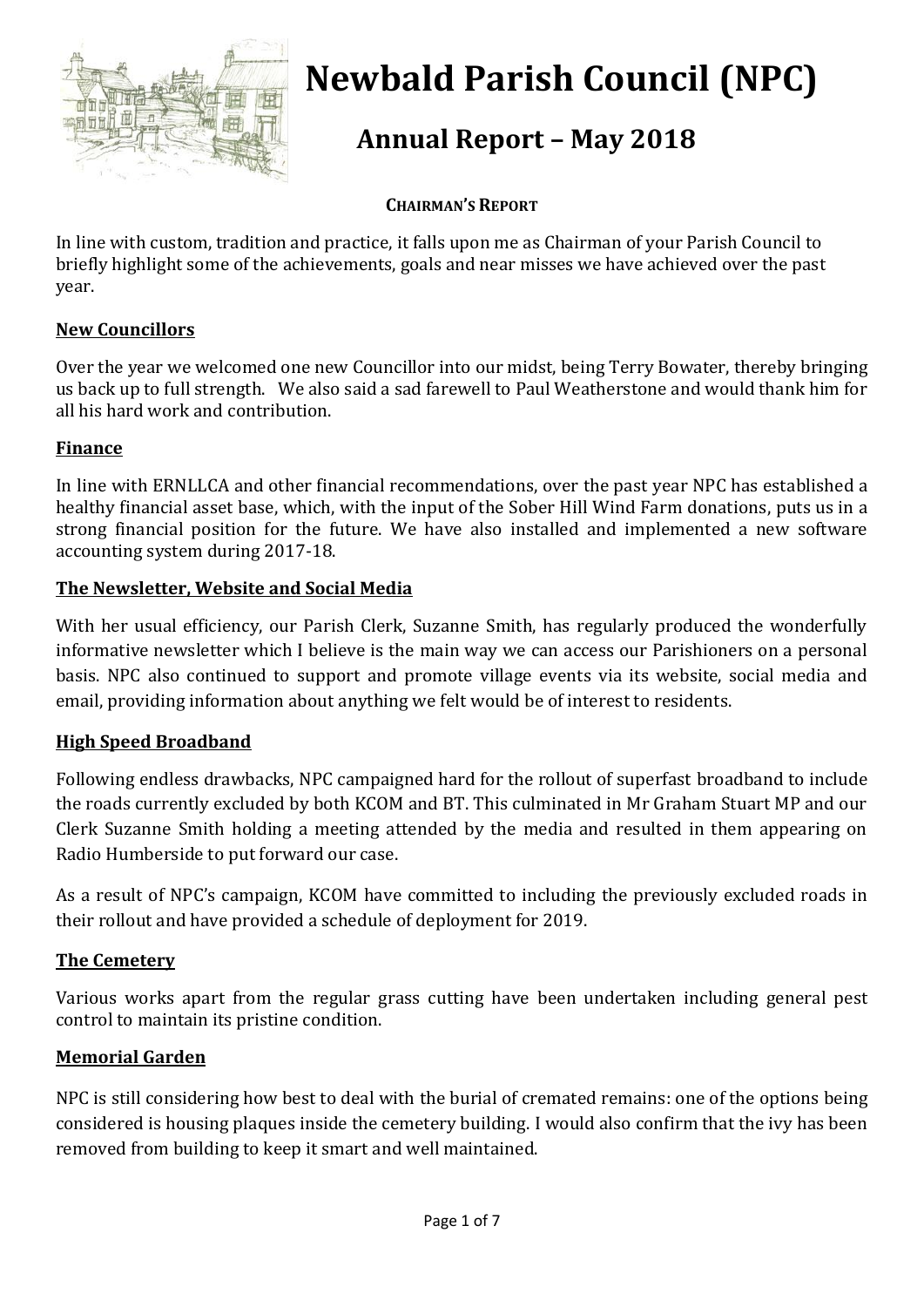NPC has also been approached by an ex-resident who has close relatives buried within the cemetery to provide a decorative arch over the proposed restored gate to the entrance. This is currently awaiting further details for consideration.

#### **Footpath**

NPC fought to get a dog friendly stile on footpath No. 1 but unfortunately agreement could not be reached with the landowner whose boundary it crosses.

#### **The Church**

Apart from the regular grass cutting and general maintenance of paths and fencing throughout the Churchyard, we have closely monitored the trees & shrubs, having taken advice from both a Tree Consultant and ERYC.

#### **Health & Safety + Risk Assessments**

Health & Safety and Risk Assessments form a major part of our duties in respect of all NPC owned or controlled areas and I would confirm that these have been undertaken thoroughly and efficiently on all occasions where they have been a legal requirement.

#### **Sober Hill Wind Farm**

Donations from the Sober Hill Wind Farm have made a big impact on the village as a whole, and on NPC in particular, whose duty it is to administrate and distribute the funds within the legal parameters. These funds which total £24,600.00/year (index linked) have been fairly and justly allocated, with the following amounts being awarded this past financial year:

- 1) Newbald Playing Field Association (NPFA) £1,368.00 for Phase 1 of a proposed Bump Track.
- 2) Newbald Village Hall Management Committee (NVHMC) £3,000.00 for Architects Fees.
- 3) Newbald Village Hall Management Committee (NVHMC) £1,758.00 towards the Staging
- 4) Newbald Young People's Project (NYPP) £5,114.00 for the repair and replacement of major windows.
- 5) St Nicolas Church £3,013,35 for Electrical Upgrade & New Lighting
- 6) Newbald Primary School £3,000.00- towards 'Seed to Plant' Outdoor Learning

#### **Grants**

NPC also awarded the following grants:

- 1) £250.00 was awarded to Dove House Hospice, as it was felt that many of the residents, friends and/or relations had used the services of this deserving charity.
- 2) £646.80 was awarded to the Village Hall for a new notice board.

#### **Agricultural Holdings (formerly called allotments).**

Following the death of one of the allotment holders and the discovery of unofficial subletting, NPC made the decision to relinquish the agricultural holdings back to ERYC. Retaining them would have required NPC to renegotiate contracts with the tenants. This would have cost hundreds of pounds and, as the holdings only provided an income of less than £300 a year, it did not make commercial sense to do so.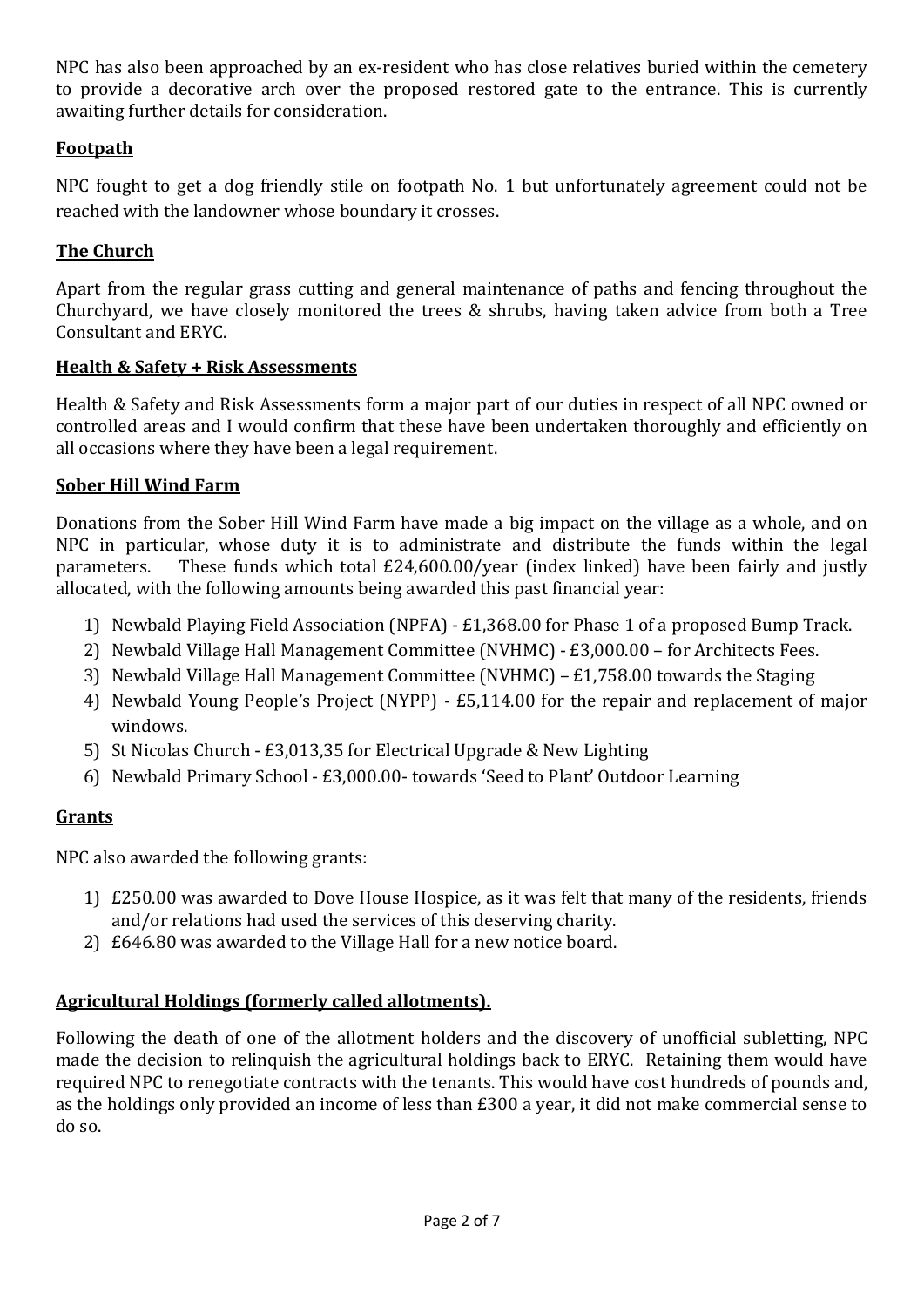#### **Traffic and Parking**

NPC have badgered ERYC about speeding on Burgate following a serious accident involving a cyclist. They did eventually do speed checks but decided that until a possible mortality occurred, the situation was not bad enough to warrant any action by ERYC. NPC also looked at funding a chicane on Burgate Hill but this would have had to be undertaken by ERCC who quoted £20,000 for the works which was far too expensive.

Members fought more generally for help with the many parking and traffic issues in the village, even sending a map detailing all the hotspots to ERYC requesting that traffic wardens and the Police patrol the village on a regular basis to enforce the Highway Code. We also wrote to the companies, whose lorry drivers regularly take shortcuts through our village in the hope that their consciences would prevail, plus created a 'Traffic and Parking Supplement' to go out with the December 2017 newsletter.

NPC is actively considering taking part in Community Speedwatch, and is one of the first places registered to try it out once the scheme goes live.

#### **The Mires & The Becksies**

Yorkshire Wildlife Trust has been employed to maintain both The Mires & The Becksies, whilst conserving their eco-environments. I believe they have done this admirably. John Trail of YWT recently came to a parish council meeting to report on The Becksies and its management.

#### **The Green**

The Green and general surrounding area is a constant issue with regards to traffic, parking and speeding, all of which NPC have discussed at length with ERYC and the Police, but this remains an ongoing consultation process.

However, on a more positive note, I am pleased to confirm that the defibrillator within the existing telephone box has been, and will continue to be, invaluable to our parishioners and visitors alike, and that we are currently in negotiations to introduce another defibrillator in South Newbald.

We are also pleased to confirm that the telephone box was restored back to its former glory by volunteer David Burton, with materials being supplied at Parish Council expense.

#### **Old Photo Display**

Following a successful display at Newbald Natter, NPC created a display of old photographs of the village on its website and on the noticeboard under the lime trees.

#### **Parish Transport**

Councillor Elsie Huntington became the 'Parish Transport Champion' for Newbald and is teaming up with other parish councils to fight for improved public transport for the village.

#### **Christmas Tree and Lights**

Once again NPC provided a magnificent Christmas Tree and looked at ways of getting mains electricity supply to The Green to support brighter lights. After much consultation it proved impossible due to huge expense. Instead NPC, under the guidance of Councillor Terry Bowater, bought new lights and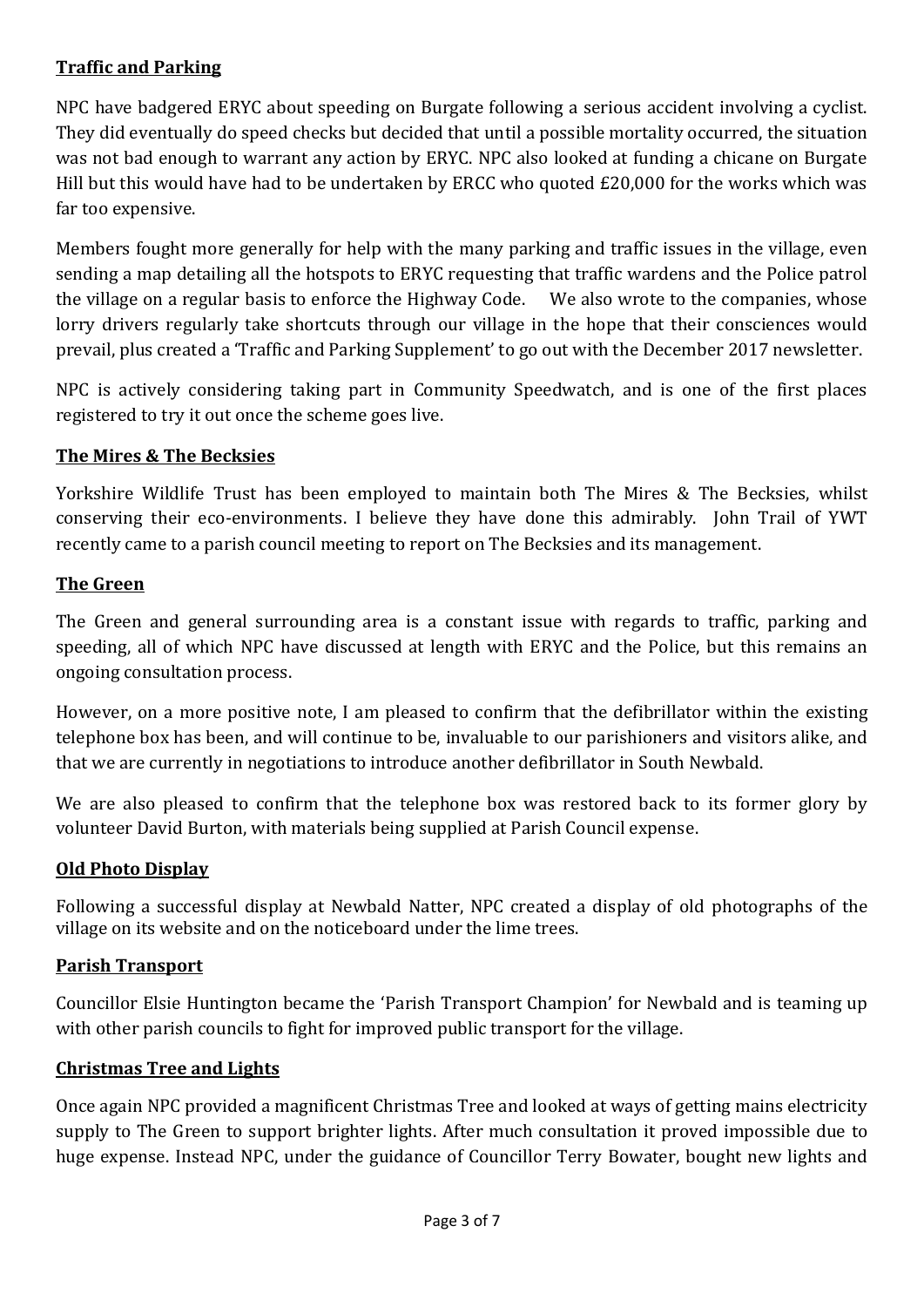two large leisure batteries to power them all of which worked well to make Christmas 2017 a very bright sparkly event.

#### **Planning Permissions**

We have naturally been involved in the approval or otherwise of planning applications, and whilst I believe we have always made our decision in the best interest of the Village, there is always the odd one which gets overruled, e.g. the Pig Farm near Moor Farm, Cliffe Road, the application for which we vehemently fought: the planners at ERYC totally disregarded our plea without any in depth discussion. We also took issue against the development of the land east of the A1034 at Sands Top and would confirm that retrospective planning has been refused.

#### **The Village Hall**

During the year NPC has been in close contact with Newbald Village Hall Management Committee, primarily via our representative, Councillor Ed Openshaw, who has worked closely with the newly formed vibrant Committee to formulate the upgrading and extending of the existing facilities for the benefit of the community as a whole.

#### **Neighbourhood Watch and Cold Calling Zone**

NPC agreed to establish and run a village wide Neighbourhood Watch scheme, with the Parish Council using all its usual community engagement channels to keep residents informed of any important matters relating to crime in the area.

NPC has also initiated the setting up of a Cold Calling zone on Galegate, with view to expanding out across the village should it prove worthwhile.

#### **Resident complaints**

NPC dealt with numerous resident concerns related to traffic, parking, the beck, vandalism, residential issues, footpath concerns and the cemetery, all of which have been resolved to the best of our ability within the bounds of our remit.

#### **Water Voles (Protected Species)**

Following a diesel spill in the beck by an unknown person, NPC worked closely with the Environment Agency and ERYC to establish the extent of the damage and fight for action to be taken to clean up the beck.

NPC also paid for specialist care of The Mires to protect the voles and formulated plans with YWT to re-introduce water voles to the environment should it prove that they had not survived the spill. We will however have to wait until this Spring 2018 to see if there are any in residence, but early indications are good with a couple of recent sightings.

#### **Fly Tipping**

NPC liaised with ERYC and the Environment Agency over several incidences of unlawful fly tipping, most of which have been resolved, with one exception being at Hall Farm which, though addressed in some depth, is still ongoing.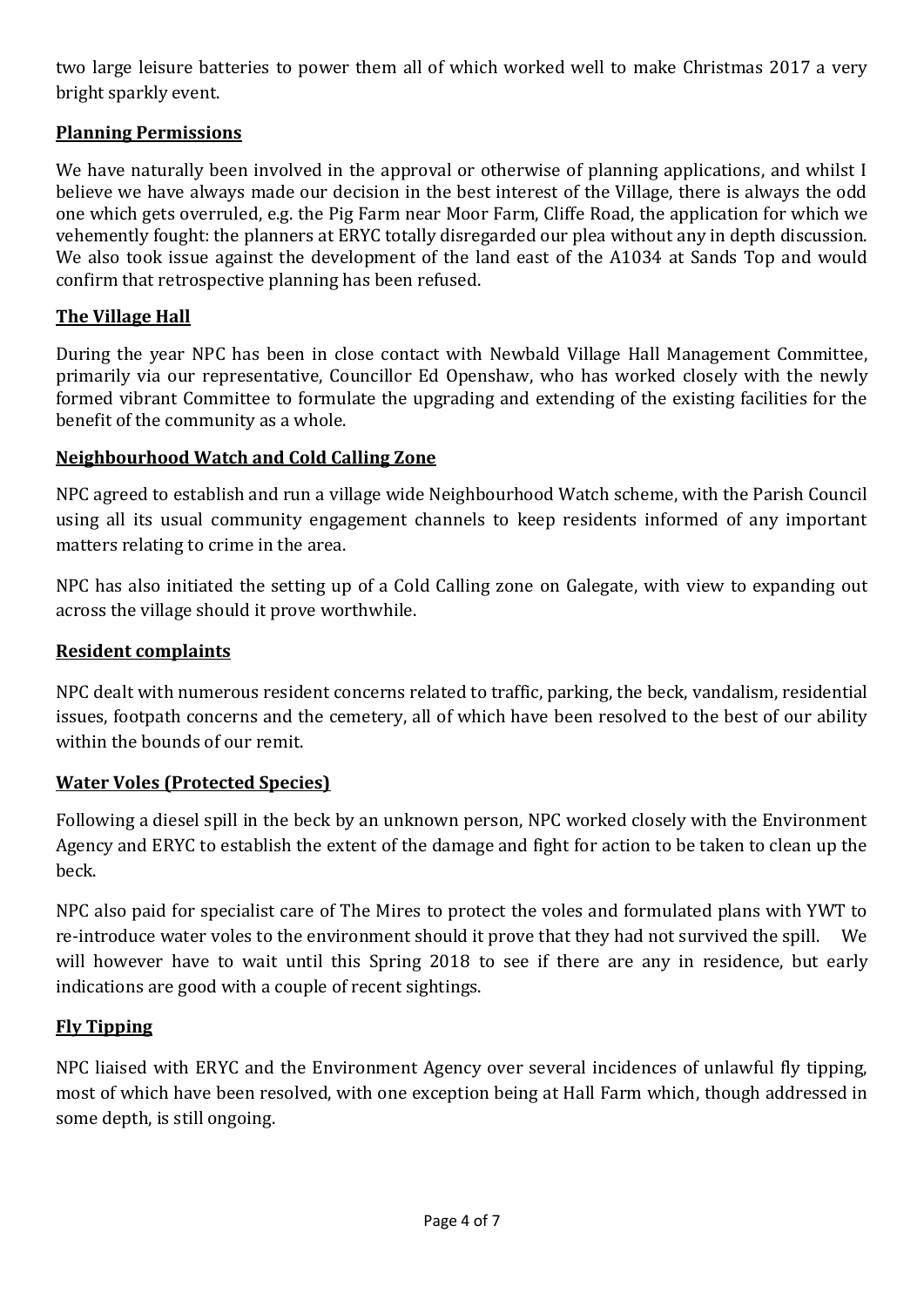#### **General Maintenance**

Throughout the year we have regularly overseen and maintained the beck, which is an endless source of discussion, as well as the notice board and benches, which have all been regularly maintained.

*Unfortunately there are always some items which fail to get resolved to the satisfaction of all, even though we as a council have tried our best.*

#### **Dog Fouling**

Like many other Parish Councils the problem of dog fouling is constantly being raised on our agenda, and we as a council are dedicated to try and resolve this matter as a priority, but we can only be successful if those offending get a conscience. We would confirm that NPC has also adopted an ongoing fund for the provision of poo bags and maintenance of the dispensers, in the hope that it will go some way to resolving the problem.

In conclusion I believe that we as a Parish Council have acted responsibly, pro-actively and effectively to resolve all manner of issues for the good and wellbeing of our village, whilst always adhering to the legal and financial constraints to which we are bound.

#### **Cllr. Gavin Steward Chairman, Newbald Parish Council**

| <b>Attendance Newbald</b><br><b>Parish Council Full</b><br><b>Council Meeting</b> | L<br>$\blacktriangleright$ | r<br>$\blacksquare$ | Ņ<br>$\blacktriangleright$ | r<br>$\blacktriangleright$ | Ņ<br>$\blacktriangleright$<br>$\ddot{6}$   | r<br>$\blacksquare$<br>$\overline{\mathbf{u}}$ | r<br>$\blacktriangleright$<br>$\blacksquare$ | L<br>$\blacktriangleright$ | ∞<br>$\blacksquare$ | ∞<br>$\overline{\phantom{0}}$ | ∞<br>$\blacktriangleright$ | ∞<br>$-04.1$ |
|-----------------------------------------------------------------------------------|----------------------------|---------------------|----------------------------|----------------------------|--------------------------------------------|------------------------------------------------|----------------------------------------------|----------------------------|---------------------|-------------------------------|----------------------------|--------------|
|                                                                                   | 09.05                      | 04.06.              | 03.07.                     | 01.08.                     | $\overline{\phantom{0}}$<br>$\blacksquare$ | L<br>$\blacksquare$                            | 06.1                                         | 04.12.                     | 08.01               | 05.02                         | 05.03.                     | ള്           |
| <b>John Barrett</b>                                                               |                            |                     | A                          |                            | A                                          |                                                |                                              |                            | A                   |                               |                            | A            |
| <b>Terry Bowater</b>                                                              |                            |                     |                            |                            |                                            |                                                |                                              |                            |                     |                               | A                          |              |
| <b>Becky Clarke</b>                                                               | A                          |                     | A                          |                            |                                            | A                                              |                                              |                            |                     |                               | A                          |              |
| <b>Simon Dongray-Burke</b>                                                        |                            |                     |                            |                            |                                            |                                                |                                              |                            | A                   |                               |                            |              |
| <b>John Howard</b>                                                                |                            |                     | A                          |                            |                                            |                                                |                                              |                            |                     |                               |                            |              |
| <b>Elsie Huntington</b>                                                           |                            |                     |                            |                            |                                            | A                                              |                                              |                            |                     |                               |                            | A            |
| <b>Geoff Lewis</b>                                                                |                            |                     |                            |                            |                                            |                                                |                                              |                            |                     |                               |                            |              |
| <b>Edward Openshaw</b>                                                            |                            |                     |                            |                            |                                            |                                                |                                              |                            |                     |                               |                            |              |
| <b>Beccy O'Sullivan</b>                                                           |                            |                     |                            |                            |                                            |                                                |                                              |                            |                     |                               | A                          |              |
| <b>Beverley Smith</b>                                                             |                            | A                   |                            |                            |                                            | A                                              |                                              | A                          | A                   |                               |                            | A            |
| <b>Gavin Steward</b>                                                              |                            |                     |                            |                            |                                            |                                                |                                              |                            | A                   |                               |                            |              |
| <b>Paul Weatherstone</b>                                                          |                            |                     |                            |                            | A                                          | A                                              |                                              |                            |                     |                               |                            |              |

#### **Newbald Parish Council Attendance Register 2017-2018**

 $\mathcal{L}^{\text{max}}$ 

Present **A** Absent Not on Council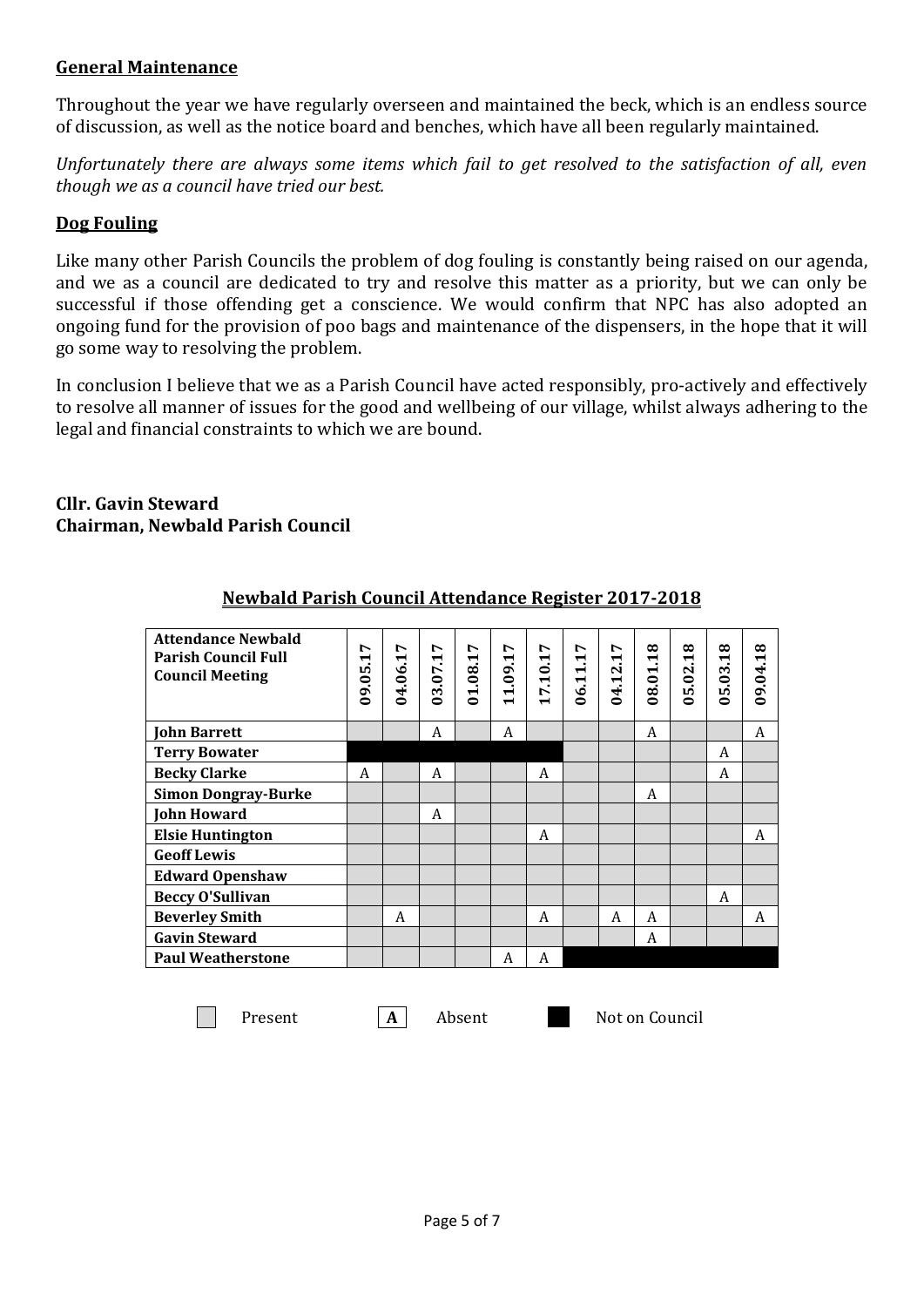## **RECEIPTS AND PAYMENTS ACCOUNT FOR THE YEAR ENDED 31ST MARCH 2018**

| <b>Last Year</b> | <b>Current Year</b>                                |             |                      |  |  |
|------------------|----------------------------------------------------|-------------|----------------------|--|--|
| 2016/2017        |                                                    | 2017/2018   |                      |  |  |
| £                | <b>OPERATING INCOME</b>                            | £           |                      |  |  |
| 35,580.65        | Income (includes fee for administering Sober fund) | 34,623.45   |                      |  |  |
| 25,013.99        | Sober Hill Wind Farm Income                        | 23,167.84   |                      |  |  |
| 1,404.04         | VAT recovered                                      | 1,709.82    |                      |  |  |
| 61,998.68        | <b>Total Receipts</b>                              | 59,501.11   |                      |  |  |
|                  |                                                    |             |                      |  |  |
|                  |                                                    |             |                      |  |  |
|                  | <b>RUNNING COSTS</b>                               |             |                      |  |  |
| 24,704.99        | Sober Hill Wind Farm                               | 27,869.20   |                      |  |  |
| 25,081.44        | Administration                                     | 27,050.99   |                      |  |  |
| 11,228.89        | Council activity                                   | 4,946.43    |                      |  |  |
| 2,735.39         | Cemetery                                           | 3,382.00    |                      |  |  |
| 1,197.00         | Allotments                                         | 598.50      |                      |  |  |
| 2,449.17         | Churchyard                                         | 1,937.89    |                      |  |  |
| 1,709.82         | <b>VAT Data</b>                                    | 2,187.42    |                      |  |  |
|                  |                                                    |             |                      |  |  |
|                  |                                                    |             |                      |  |  |
| 69,106.70        | <b>Total Payments</b>                              | 67,972.43   |                      |  |  |
|                  |                                                    |             |                      |  |  |
| $-7,108.02$      | <b>NET PAYMENTS/RECEIPTS</b>                       | $-8,471.32$ |                      |  |  |
|                  |                                                    |             |                      |  |  |
|                  | <b>RECEIPTS AND PAYMENTS SUMMARY</b>               |             |                      |  |  |
|                  |                                                    |             |                      |  |  |
| 62,473.97        | BALANCE brought forward at 1st April 2017          | 55,365.95   |                      |  |  |
| $-7,108.02$      | Add Net Income/deficit for year as shown above     | $-8,471.32$ |                      |  |  |
| 55,365.95        | Fund Balance carried forward at 31 March 2018      | 46,894.63   |                      |  |  |
|                  |                                                    |             |                      |  |  |
|                  | These cumulative funds are represented by          |             |                      |  |  |
|                  |                                                    |             |                      |  |  |
|                  | NPC Unity Current Account Balance                  | 16,576.93   | at end of March 2018 |  |  |
|                  | NPC HSBC Current Account Balance                   | 0.00        | Account closed       |  |  |
|                  | Less unpresented cheques                           | 0.00        |                      |  |  |
|                  | add unbanked receipts                              | 4,008.72    | Cheque from HSBC     |  |  |
|                  |                                                    | 361.00      | Cemetery payment     |  |  |
|                  |                                                    | 450.01      | <b>NPFA Cheque</b>   |  |  |
|                  | NPC HSBC Deposit account balance                   | 0.00        | Account closed       |  |  |
|                  | Sober Hill Wind Farm Current Account Balance       | 22,972.75   | at end of March 2018 |  |  |
|                  | Sober Hill Wind Farm Deposit account balance       | 2,434.25    | at end of March 2018 |  |  |
|                  | Pockit Card                                        | 90.97       | at end of March 2018 |  |  |
|                  |                                                    | 46,894.63   |                      |  |  |